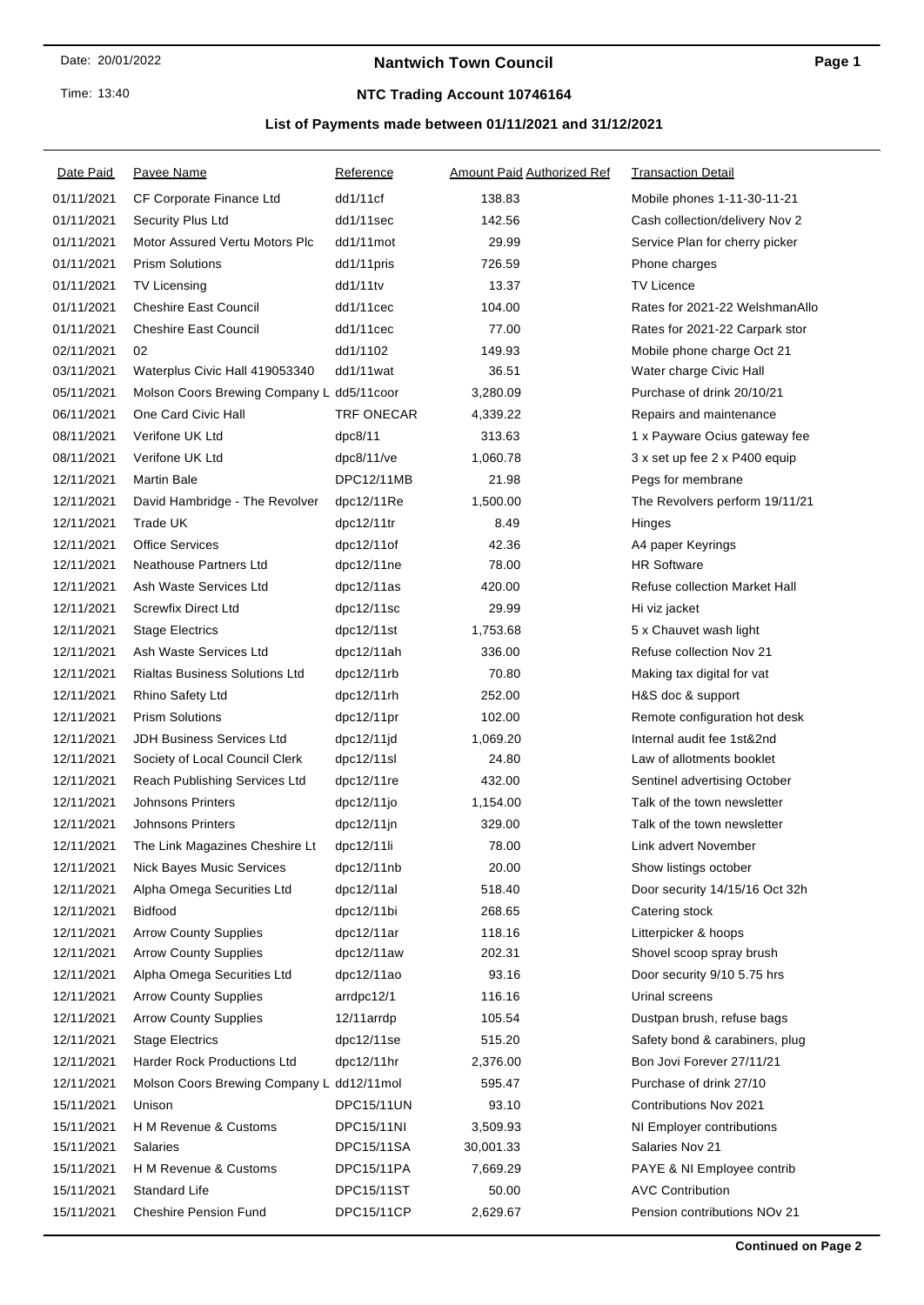### **Nantwich Town Council**

# **NTC Trading Account 10746164**

| Date Paid  | <b>Payee Name</b>                         | <u>Reference</u>  | <b>Amount Paid Authorized Ref</b> | <b>Transaction Detail</b>      |
|------------|-------------------------------------------|-------------------|-----------------------------------|--------------------------------|
| 15/11/2021 | <b>Cheshire Pension Fund</b>              | <b>DPC15/11CP</b> | 8,721.47                          | Pension Employer contrib       |
| 15/11/2021 | <b>EE Limited</b>                         | dd15/11ee         | 13.00                             | Wifi dongle                    |
| 15/11/2021 | <b>Cheshire East Council</b>              | dd15/11cec        | 1,447.00                          | Rates 2021-22 Civic Hall       |
| 15/11/2021 | <b>Cheshire East Council</b>              | cecdd15/11        | 1,497.00                          | Rates for 2021-22 Market Hall  |
| 18/11/2021 | Worldpay (UK) Ltd                         | dd18/11wor        | 23.94                             | Subscription fees Nov 21       |
| 19/11/2021 | Worldpay (UK) Ltd                         | dd19/11wor        | 15.11                             | Cards processed Oct 21         |
| 19/11/2021 | Worldpay (UK) Ltd                         | 19/11ddwor        | 495.69                            | Cards processed Oct 21         |
| 19/11/2021 | Worldpay (UK) Ltd                         | wordd19/11        | 225.32                            | Cards processed Oct 21         |
| 19/11/2021 | Worldpay (UK) Ltd                         | wrl19/11dd        | 71.93                             | Cards processed Oct 21         |
| 19/11/2021 | Molson Coors Brewing Company L dd19/11mco |                   | 3,098.13                          | Purchase of drink 4/11/21      |
| 22/11/2021 | Savoy Systems Ltd                         | dpc22/11sa        | 275.40                            | Oscar POS rental Oct 21        |
| 22/11/2021 | <b>Arrow County Supplies</b>              | dpc22/11ar        | 18.11                             | Broom and handle               |
| 22/11/2021 | Drain Doctor Cheshire                     | dpc22/11dr        | 578.56                            | CCTV inspection toilet drains  |
| 22/11/2021 | <b>Bidfood</b>                            | dpc22/11bi        | 250.85                            | Catering stock                 |
| 22/11/2021 | Alpha Omega Securities Ltd                | dpc22/11al        | 162.00                            | Door security 22/10 10 hrs     |
| 22/11/2021 | Alpha Omega Securities Ltd                | dpc22/11ap        | 81.00                             | Door security 29/10/21 5 hrs   |
| 22/11/2021 | STAFFS MEDICAL SOLUTIONS                  | dpc22/11st        | 190.00                            | Remembrance day 2 medics       |
| 22/11/2021 | <b>Blitz Fireworks Ltd</b>                | dpc22/11bl        | 900.00                            | Barriers for Remembrance day   |
| 22/11/2021 | <b>Bidfood</b>                            | dpc22/11bd        | 504.34                            | Catering stock                 |
| 22/11/2021 | <b>Amberol Limited</b>                    | dpc22/11am        | 424.80                            | 1 Black moulded seat           |
| 22/11/2021 | <b>Screwfix Direct Ltd</b>                | dpc22/11sc        | 10.68                             | Electrical tape                |
| 22/11/2021 | Rhino Safety Ltd                          | dpc22/11rh        | 105.84                            | Online training courses        |
| 22/11/2021 | <b>WATERPLUS BHALLOT</b>                  | Credit ref        | $-88.29$                          | P/Ledger Electronic Payment    |
| 22/11/2021 | Security Plus Ltd                         | dd22/11sec        | 20.22                             | Cash collection and delivery   |
| 24/11/2021 | Royal Bank of Scotland                    | dd24/11rbs        | 182.97                            | Bank charges 2/10-3/11/21      |
| 25/11/2021 | <b>BOC Ltd</b>                            | dd25/11boc        | 222.57                            | 9 x gas cylinders              |
| 26/11/2021 | West Mercia Energy                        | dpc26/11wm        | 3,435.21                          | Electric charge Civic Oct 21   |
| 26/11/2021 | UK Bjorn                                  | dpc26/11uk        | 775.00                            | 4/12/21 UK Bjorn Entertainment |
| 26/11/2021 | UK Bjorn                                  | dpc26/11bj        | 775.00                            | 17/12/21 UK Bjorn Entertainmen |
| 26/11/2021 | The festive light company                 | dpc26/11fe        | 187.50                            | 50 x shackles 15 x LED lights  |
| 26/11/2021 | A&K CASH REGISTERS                        | dpc26/11ak        | 960.00                            | 4 printers for cash machines   |
| 26/11/2021 | Cheshire Work & Leisure Wear L            | dpc26/11cw        | 261.42                            | Uniform                        |
| 26/11/2021 | <b>City Electrical Factors</b>            | dpc26/11cf        | 35.87                             | 20 Plastic glands 5 combi box  |
| 26/11/2021 | <b>Cheshire East Council</b>              | dpc26/11ce        | 70.00                             | Premise licence Town Square    |
| 26/11/2021 | Afford Bond LLP                           | dpc26/11af        | 157.16                            | Payroll services 13/10/21      |
| 26/11/2021 | <b>Johnsons Printers</b>                  | dpc26/11jo        | 586.80                            | 44 x roadside boards           |
| 26/11/2021 | <b>Johnsons Printers</b>                  | dpc26/11jp        | 54.00                             | 2 x A1 Notice board posters    |
| 26/11/2021 | <b>Cheshire East Council</b>              | dpc26/11cc        | 180.00                            | Premise licence Civic Hall     |
| 26/11/2021 | Ansa Environmental Services Lt            | dpc26/11an        | 14,719.34                         | Floral displays for Summer 21  |
| 26/11/2021 | Molson Coors Brewing Company L dd26/11mol |                   | 1,685.81                          | Purchase of drink              |
| 26/11/2021 | Chubb Fire & Security Ltd                 | dd26/11chu        | 317.17                            | Chubb Alarm Civic              |
| 26/11/2021 | Chubb Fire & Security Ltd                 | dd26/11cb         | 667.06                            | Repair on Alarm system 8/10/21 |
| 26/11/2021 | Chubb Fire & Security Ltd                 | ddchub26/         | 288.40                            | Repair on Alarm system 8/10/21 |
| 30/11/2021 | Petty Cash Brookfield Hall                | Cheque 179        | 22.40                             | Milk, diesel                   |
| 01/12/2021 | Royal Bank of Scotland                    | dd1/12rbs         | 1,500.00                          | Cash delivery 1/12/21          |
| 01/12/2021 | CF Corporate Finance Ltd                  | dd1/12cf          | 138.83                            | 4 x Iphone rental 1-8-31-8     |
| 01/12/2021 | Security Plus Ltd                         | dd1/12sec         | 133.20                            | Cash collection/delivery       |
| 01/12/2021 | Motor Assured Vertu Motors Plc            | dd1/12mot         | 29.99                             | Service Plan for cherry picker |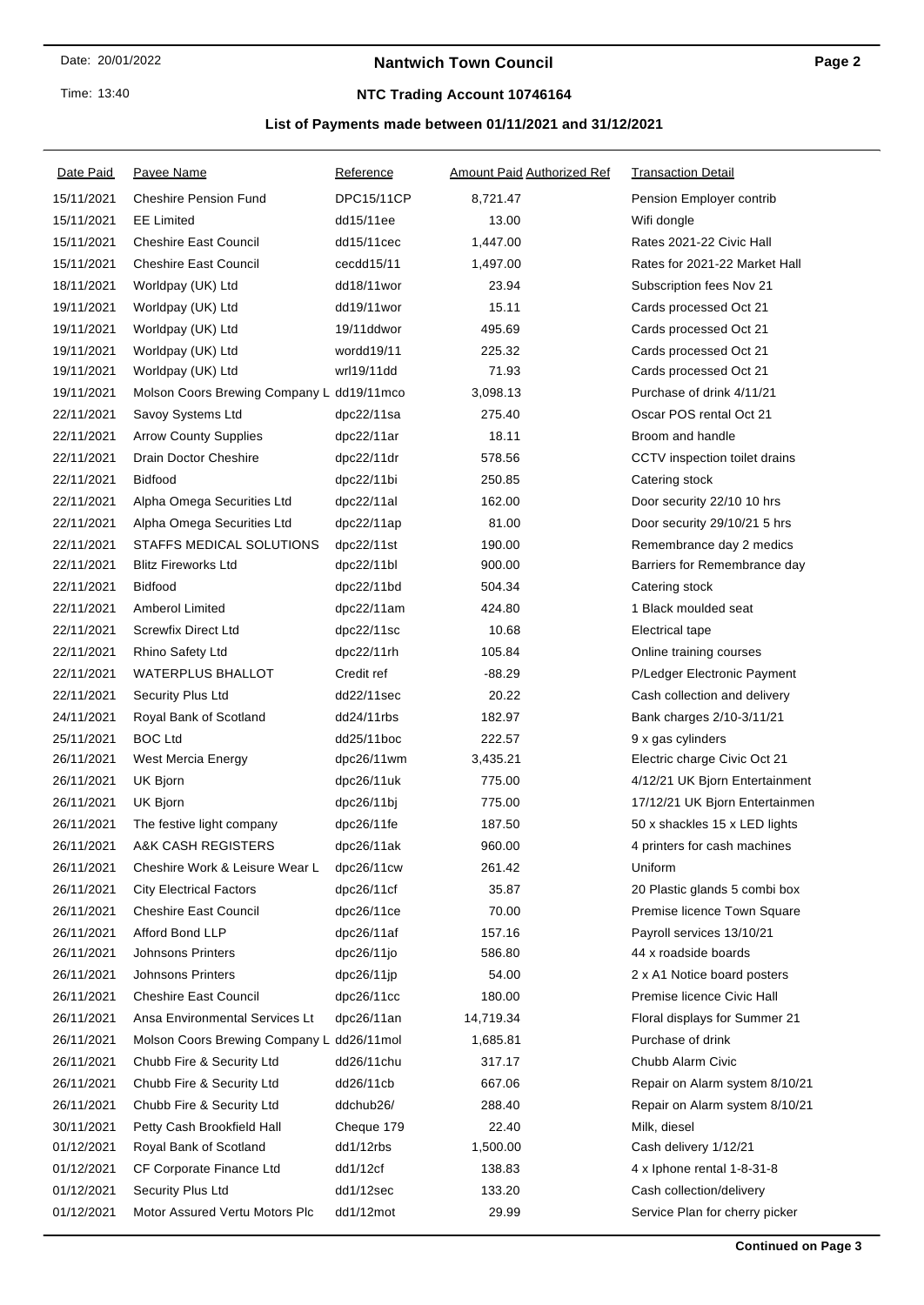### **Nantwich Town Council**

# **NTC Trading Account 10746164**

| Date Paid  | <b>Payee Name</b>                         | Reference         | <b>Amount Paid Authorized Ref</b> | <b>Transaction Detail</b>      |
|------------|-------------------------------------------|-------------------|-----------------------------------|--------------------------------|
| 01/12/2021 | <b>Prism Solutions</b>                    | dd1/12pris        | 725.26                            | Phone charges Oct 21           |
| 01/12/2021 | 02                                        | dd1/12 o2         | 36.85                             | Phone charge Nov 21            |
| 01/12/2021 | <b>TV Licensing</b>                       | dd1/12tv          | 13.37                             | <b>TV Licence</b>              |
| 01/12/2021 | <b>Cheshire East Council</b>              | dd1/12cec         | 77.00                             | Rates for 2021-22 Carpark stor |
| 01/12/2021 | <b>Cheshire East Council</b>              | dd1/12che         | 104.00                            | Rates for 2021-22 WelshmanAllo |
| 03/12/2021 | Molson Coors Brewing Company L dd3/12mol  |                   | 1,274.89                          | Purchase of drink              |
| 06/12/2021 | Waterplus Civic Hall 419053340            | dd6/12wat         | 246.58                            | Water charge Civic Sept 21     |
| 08/12/2021 | The festive light company                 | DPC8/12fes        | 427.20                            | Stainless steel banding        |
| 08/12/2021 | <b>Blitz Fireworks Ltd</b>                | DPC8/12bli        | 1,200.00                          | Stage truck hire Xmas switch o |
| 08/12/2021 | Alpha Omega Securities Ltd                | dpc8/12alp        | 696.60                            | Door security 11 12 13 Nov43hr |
| 08/12/2021 | Alpha Omega Securities Ltd                | dpc8/12aom        | 170.10                            | Door security 5/11/21 10.5hr   |
| 08/12/2021 | Alpha Omega Securities Ltd                | dpc8/12ome        | 340.20                            | Door security 14/11/21 21 hrs  |
| 08/12/2021 | STAFFS MEDICAL SOLUTIONS                  | dpc8/12sta        | 190.00                            | Christmas light switchon       |
| 08/12/2021 | <b>Flakt Group</b>                        | dpc8/12fla        | 290.40                            | Boiler repair Civic            |
| 08/12/2021 | Mr W Baker                                | dpc8/12bak        | 180.00                            | Ground maintenance BHall Allot |
| 08/12/2021 | Waterplus MH 4198509007                   | dpc8/12wat        | 185.79                            | Water charges 20/10-19/11      |
| 08/12/2021 | Rhino Safety Ltd                          | dpc8/12rhi        | 252.00                            | <b>H&amp;S Documentation</b>   |
| 08/12/2021 | <b>Bidfood</b>                            | dpc8/12bid        | 169.34                            | Cleaning stock                 |
| 08/12/2021 | <b>City Electrical Factors</b>            | dpc8/12cef        | 169.08                            | Panel heater, cutters.         |
| 08/12/2021 | <b>Johnsons Printers</b>                  | dpc8/12joh        | 478.80                            | Shop local & Civic roadside    |
| 08/12/2021 | <b>Johnsons Printers</b>                  | dpc8/12jpr        | 196.80                            | Santa Roadside boards          |
| 08/12/2021 | <b>Nick Bayes Music Services</b>          | dpc8/12nb         | 20.00                             | Adverts                        |
| 08/12/2021 | <b>Prism Solutions</b>                    | dpc8/12pri        | 3,502.64                          | Server migration into 365      |
| 08/12/2021 | Ash Waste Services Ltd                    | dpc8/12ash        | 268.80                            | Refuse collection Civic Hall   |
| 08/12/2021 | <b>Event Sound Limited</b>                | dpc8/12esl        | 1,236.00                          | PA For Christmas Switch on     |
| 08/12/2021 | <b>Event Sound Limited</b>                | dpc8/12eve        | 1,512.00                          | PA for Remembrance day         |
| 08/12/2021 | Cheshire Work & Leisure Wear L            | dpc8/12cwo        | 292.50                            | Uniform                        |
| 08/12/2021 | Cheshire Work & Leisure Wear L            | dpc8/12che        | 1,129.86                          | Uniform                        |
| 08/12/2021 | Amberon Ltd                               | dpc8/12amb        | 240.60                            | Road closure / Barriers Xmas   |
| 08/12/2021 | Amberon Ltd                               | dpc8/12abe        | 695.70                            | Road closure / Barriers Rememb |
| 08/12/2021 | Ash Waste Services Ltd                    | dpc8/12ash        | 488.10                            | Refuse collection Market Hall  |
| 08/12/2021 | <b>Holdfast Security Systems</b>          | dpc8/12hol        | 44.46                             | Keys cut                       |
| 08/12/2021 | Kone plc                                  | dpc8/12ko         | 1,379.81                          | Service premium 1/10-31/3/22   |
| 08/12/2021 | <b>Office Services</b>                    | dpc8/12off        | 174.32                            | Stationery                     |
| 08/12/2021 | <b>Cheshire East Council</b>              | DPC8/12CEC        | 30.00                             | CEC Mayor's Ticket event       |
| 08/12/2021 | Lamaternelle                              | DPC8/12MAT        | 273.00                            | Ticket refund Santa show       |
| 10/12/2021 | Molson Coors Brewing Company L dd10/12mol |                   | 637.76                            | Purchase of drink              |
| 13/12/2021 | One Card Civic Hall                       | dd13/12one        | 3,841.57                          | Repairs and maintenance        |
| 14/12/2021 | Suez Recycling & Recovery UK L            | dpc14/12su        | $-97.15$                          | Refuse collection - credit not |
| 15/12/2021 | Unison                                    | <b>DPC15/12UN</b> | 93.10                             | <b>Contributions Dec 21</b>    |
| 15/12/2021 | <b>HM Revenue &amp; Customs</b>           | <b>DPC15/12NI</b> | 3,616.14                          | NI Contributions Employer      |
| 15/12/2021 | <b>Salaries</b>                           | DPC15/12SA        | 32,104.75                         | Salaries Dec 21                |
| 15/12/2021 | H M Revenue & Customs                     | DPC15/12PA        | 7,727.34                          | PAYE & NI Employee             |
| 15/12/2021 | Standard Life                             | <b>DPC15/12CP</b> | 50.00                             | Pension Employee AVC           |
| 15/12/2021 | <b>Cheshire Pension Fund</b>              | DPC15/12CP        | 2,724.26                          | Pension Employee               |
| 15/12/2021 | <b>Cheshire Pension Fund</b>              | <b>DPC15/12CH</b> | 8,893.00                          | Pension Employer contributions |
| 15/12/2021 | Zurich Municipal                          | dpc15/12zu        | 558.81                            | Insurance for Electric vehicle |
| 15/12/2021 | Alpha Omega Securities Ltd                | dpc15/12al        | 166.06                            | Door security 10.25 hrs 19/11  |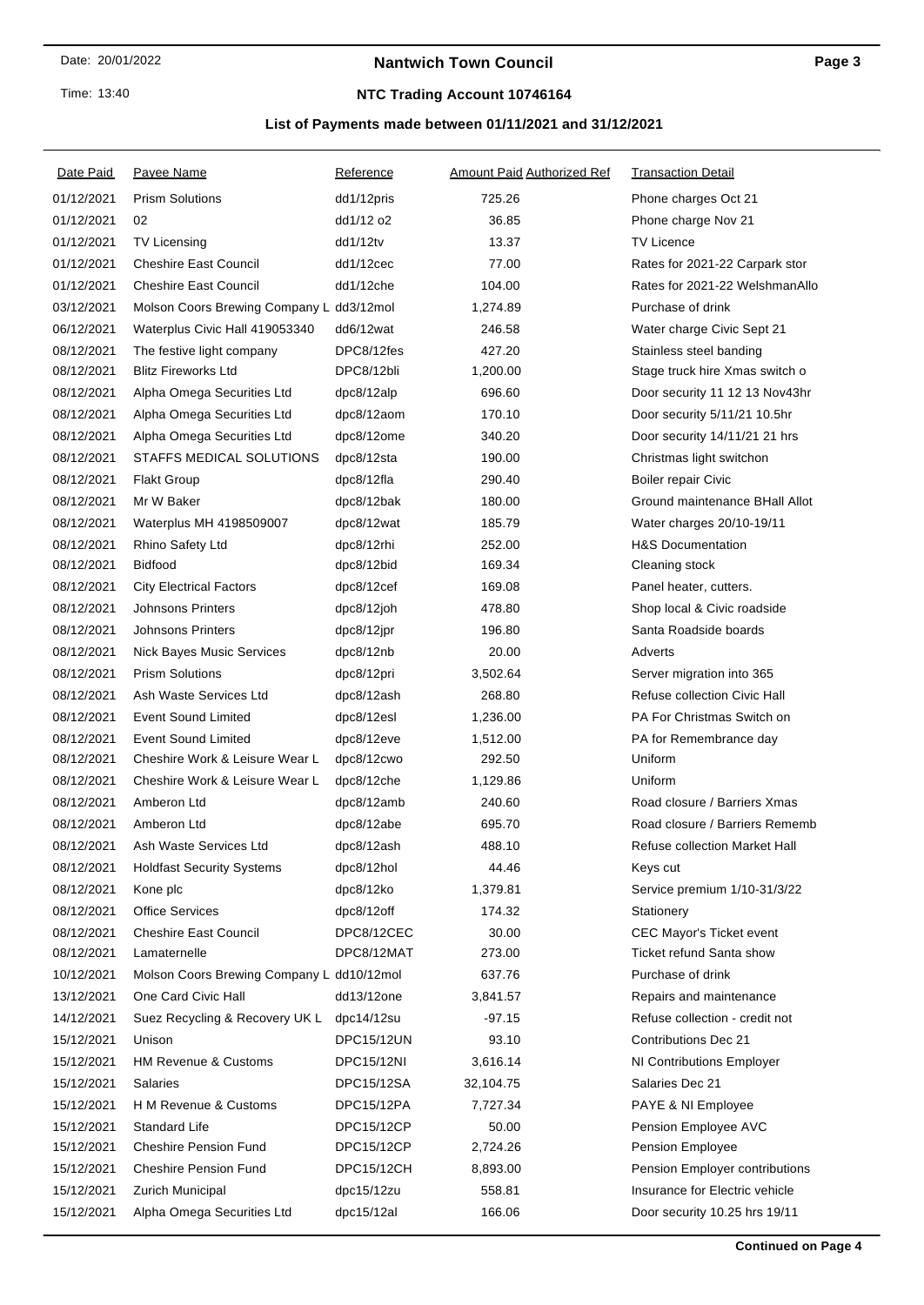### **Nantwich Town Council**

# **NTC Trading Account 10746164**

| Date Paid  | <b>Payee Name</b>                         | Reference         | <b>Amount Paid Authorized Ref</b> | <b>Transaction Detail</b>       |
|------------|-------------------------------------------|-------------------|-----------------------------------|---------------------------------|
| 15/12/2021 | Wolseley UK Ltd                           | dpc15/12wo        | 27.45                             | Stamp optima, battery           |
| 15/12/2021 | Alpha Omega Securities Ltd                | dpc15/12ao        | 996.30                            | Door security 19/11 66.50 hr    |
| 15/12/2021 | <b>Prism Solutions</b>                    | dpc15/12pr        | 864.00                            | Signage live 2 year licence     |
| 15/12/2021 | Northwich Town Council                    | dpc15/12no        | 1,590.00                          | Deliver install & remove tree   |
| 15/12/2021 | <b>Holdfast Security Systems</b>          | dpc15/12ho        | 20.80                             | Key ring cylinder key, pacrikey |
| 15/12/2021 | Alpha Omega Securities Ltd                | dpc15/12ap        | 194.40                            | Door security 26/27 Nov 12hrs   |
| 15/12/2021 | Savoy Systems Ltd                         | dpc15/12sa        | 235.08                            | June 21 Oscar POS Rental        |
| 15/12/2021 | Marc Gallagher                            | dpc15/12ma        | 100.00                            | Live music 4/12/21              |
| 15/12/2021 | <b>Blitz Fireworks Ltd</b>                | dpc15/12bl        | 126.00                            | Crowd control barriersSwitchon  |
| 15/12/2021 | <b>Cheshire East Council</b>              | dd15/12cec        | 1,497.00                          | Rates for 2021-22 Market Hall   |
| 15/12/2021 | <b>Cheshire East Council</b>              | dd15/12cev        | 1,447.00                          | Rates 2021-22 Civic Hall        |
| 15/12/2021 | <b>EE Limited</b>                         | dd15/12ee         | 58.36                             | EE Dongle and Sim xmas lights   |
| 15/12/2021 | <b>Cheshire Pension Fund</b>              | <b>DPC15/12CP</b> | $-50.00$                          | Overpaid by £50                 |
| 16/12/2021 | <b>LWC Stoke on Trent</b>                 | dd16/12lwc        | 189.00                            | Purchase of drink               |
| 17/12/2021 | Molson Coors Brewing Company L dd17/12mol |                   | 3,951.79                          | PUrchase of drink 2/12          |
| 17/12/2021 | Festive Lights Ltd                        | dd17/12fes        | $-363.60$                         | Credit for xmas lights not rec  |
| 21/12/2021 | Vanaways UK Ltd                           | dpc21/12          | 12,698.00                         | MEV City Van                    |
| 21/12/2021 | <b>Arrow County Supplies</b>              | dpc21/12ar        | 225.90                            | Cleaning stock                  |
| 21/12/2021 | Megan Lee                                 | dpc21/12me        | 400.00                            | Performance Xmas lights switch  |
| 21/12/2021 | <b>Bidfood</b>                            | dpc21/12bi        | 255.85                            | Catering / cleaning stock       |
| 21/12/2021 | Afford Bond LLP                           | dpc21/12af        | 154.66                            | Payroll services 15/11/21       |
| 21/12/2021 | Trade UK                                  | $dpc21/12$ tr     | 126.00                            | 5 x toilet seats                |
| 21/12/2021 | Trade UK                                  | dpc21/12tu        | 148.30                            | Timber                          |
| 21/12/2021 | Nantwich Choral Society                   | dpc21/12nc        | 133.26                            | Choral society ticket sales     |
| 21/12/2021 | Trade UK                                  | dpc21/12tk        | 29.25                             | Yale lock, dewalt torsion set   |
| 21/12/2021 | <b>Straight Up Comedy</b>                 | dpc21/12co        | 376.00                            | Tickets sold for comedy         |
| 21/12/2021 | <b>Straight Up Comedy</b>                 | dpc21/12su        | 396.00                            | Tickets sold for the stand up   |
| 21/12/2021 | <b>Neathouse Partners Ltd</b>             | dpc21/12ne        | 81.00                             | HR Software subscription        |
| 21/12/2021 | Mr W Baker                                | dpc21/12ba        | 200.00                            | Ground maintenance 6/11-17/12/  |
| 21/12/2021 | <b>HSL Compliance Ltd</b>                 | $dpc21/12$ hs     | 43.60                             | Water monitoring Dec 21 Market  |
| 21/12/2021 | <b>HSL Compliance Ltd</b>                 | dpc21/12hc        | 54.80                             | Water monitoring service Dec21  |
| 21/12/2021 | West Mercia Energy                        | dpc21/12wm        | 17.46                             | Electric charge Nov 21 Welshma  |
| 21/12/2021 | West Mercia Energy                        | dpc21/12we        | 92.88                             | Electric charge Brookfield      |
| 21/12/2021 | West Mercia Energy                        | wmedpc21/1        | 13.51                             | Electric charge Nov 21          |
| 21/12/2021 | West Mercia Energy                        | dpc21/12ws        | 342.17                            | Electric charge Nov 21          |
| 21/12/2021 | West Mercia Energy                        | wme21/12dp        | 731.90                            | Electric charge Nov 21          |
| 21/12/2021 | West Mercia Energy                        | dpc2112wm         | 331.56                            | Electric charge Nov 21          |
| 21/12/2021 | West Mercia Energy                        | dpc21/12en        | 342.62                            | Electric charge Oct 21          |
| 21/12/2021 | West Mercia Energy                        | dpc21/12w         | 2,378.70                          | Electric charge Nov 21          |
| 21/12/2021 | Worldpay (UK) Ltd                         | dd21/12wor        | 134.20                            | Cards processed Nov 2021        |
| 21/12/2021 | Worldpay (UK) Ltd                         | dd21/12wp         | 15.06                             | Cards processed Nov 2021        |
| 21/12/2021 | Worldpay (UK) Ltd                         | wor21/12dd        | 557.33                            | Cards processed Nov 2021        |
| 21/12/2021 | Worldpay (UK) Ltd                         | wordd21.12        | 225.80                            | Cards processed Nov 2021        |
| 21/12/2021 | Worldpay (UK) Ltd                         | dd21/12wd         | 23.94                             | Transaction/subscription fee    |
| 21/12/2021 | Security Plus Ltd                         | dd21/12sec        | 23.96                             | Cash processing Nov 21          |
| 24/12/2021 | Molson Coors Brewing Company L dd24/12mol |                   | 2,452.28                          | Purchase of drink               |
| 24/12/2021 | <b>BOC Ltd</b>                            | dd24/12boc        | 168.80                            | Gas cylinders                   |
| 24/12/2021 | Royal Bank of Scotland                    | dd24/12           | 189.01                            | Bank Charges November 21        |